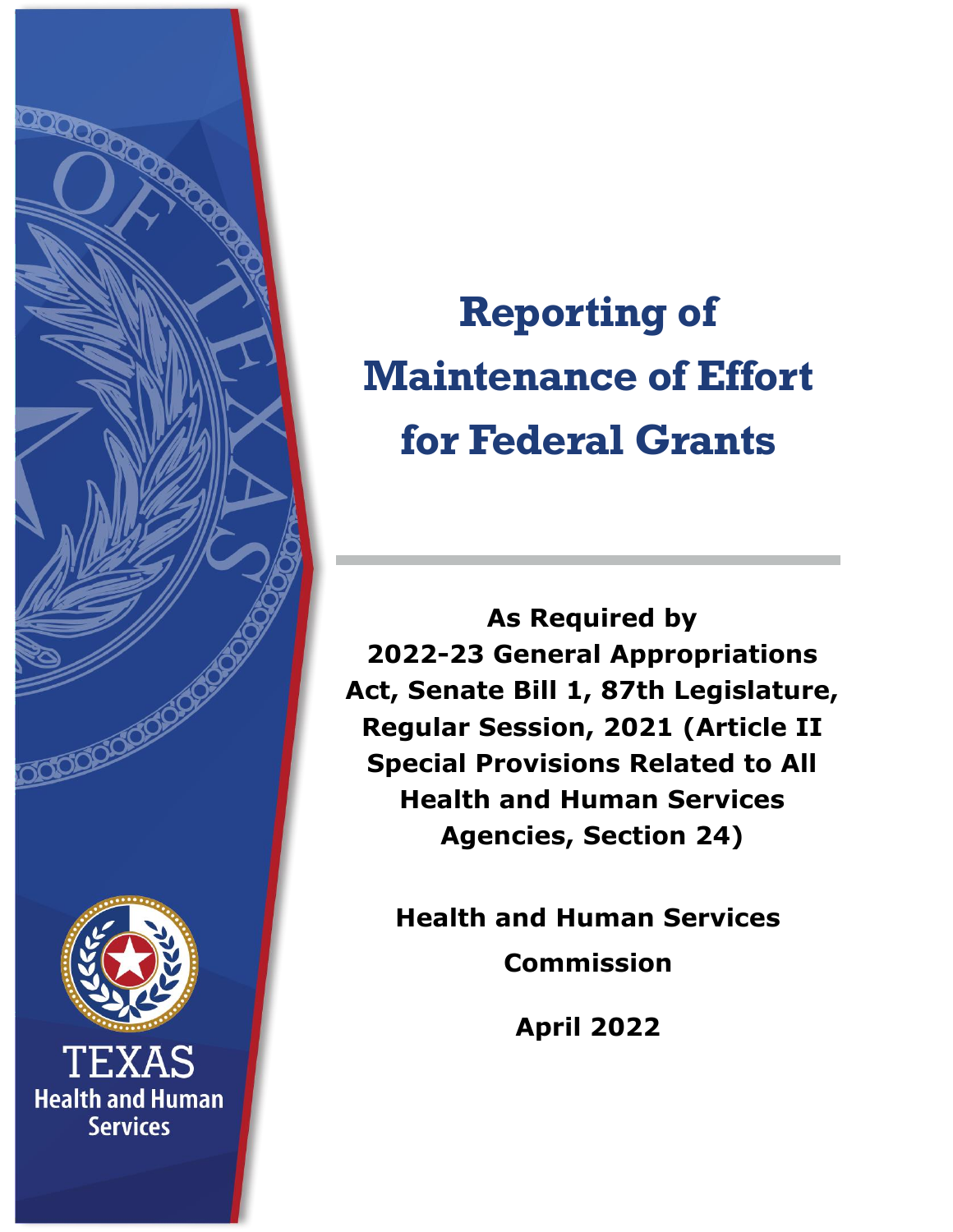# **Table of Contents**

| 84.181 Special Education Grants for Infants & Families with Disabilities4 |
|---------------------------------------------------------------------------|
|                                                                           |
|                                                                           |
| 93.958 Block Grants for Community Mental Health 10                        |
| 93.959 Block Grants for Prevention and Treatment of Substance Abuse  12   |
|                                                                           |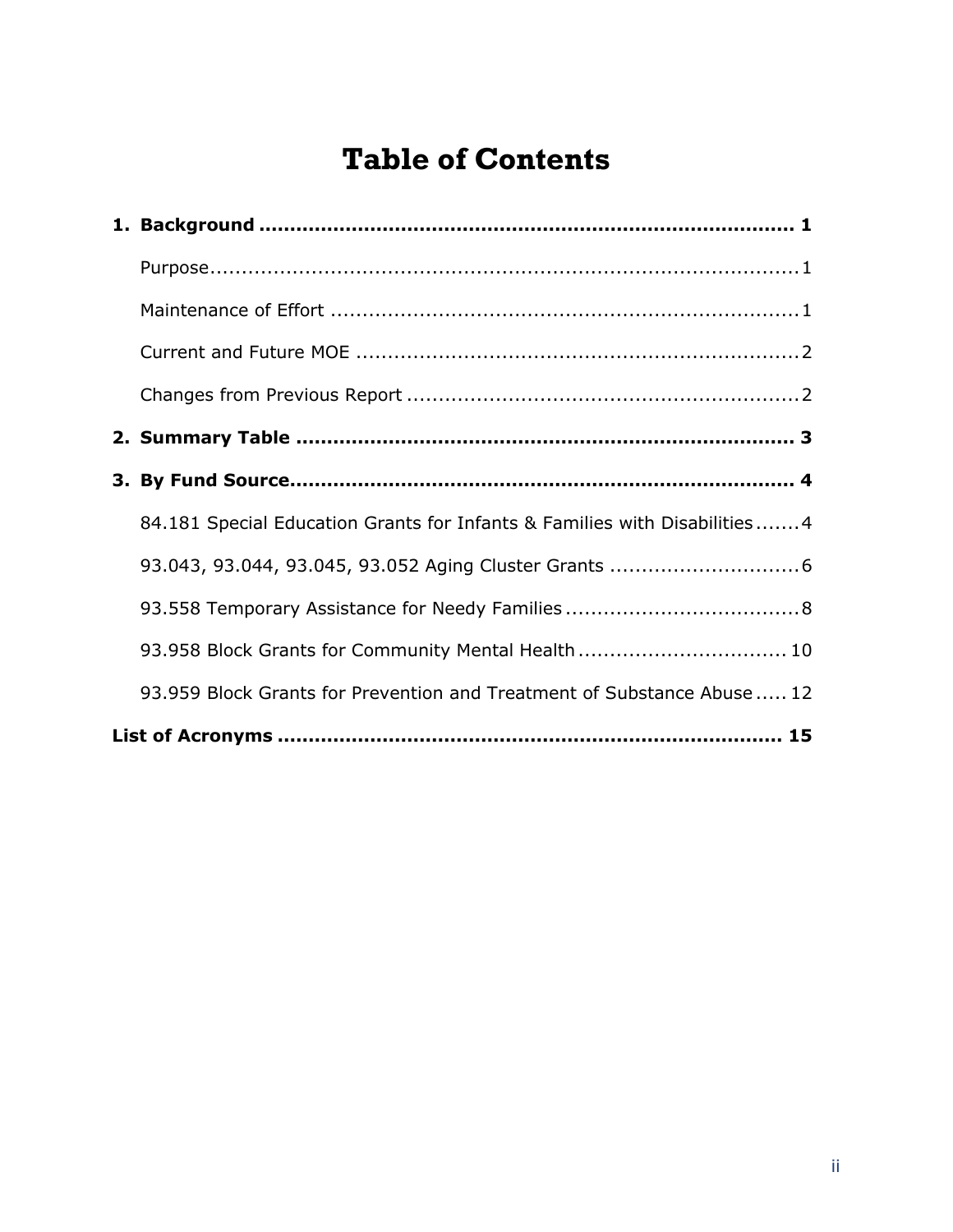## <span id="page-2-0"></span>**1.Background**

### <span id="page-2-1"></span>**Purpose**

Pursuant to 2022-23 General Appropriations Act, Senate Bill 1, 87th Legislature, Regular Session, 2021 (Article II Special Provisions Related to All Health and Human Services Agencies, Section 24), the Health and Human Services Commission (HHSC) is required to submit the following information to the Legislative Budget Board by October 1 and April 1 of each year for each federal grant received by the agency that has Maintenance of Effort (MOE) requirement:

- (1) The current amount of the MOE requirement for the grant;
- (2) The time period of which the current MOE requirement applies;
- (3) Total expenditures made towards meeting the current MOE requirement;
- (4) The time period for which current expenditures will impact future MOE requirements;
- (5) Projections of future MOE requirements based on current spending; and
- (6) If the agency projects the current MOE requirement will not be fulfilled, a narrative explanation of why and the impact of not doing so, including any projected loss of federal funding.

### <span id="page-2-2"></span>**Maintenance of Effort**

This report contains the MOE information for each federal grant received by HHSC as of February 2022. MOE requirements mandate a level of financial effort a state must maintain for activities related to a specified public service (usually closely related to the grant program's purpose). Under a maintenance of effort provision, a state is required, as a condition of eligibility for federal funding, to maintain its financial contribution to a program at not less than the amount of its contribution for some prior time period. A maintenance of effort formula ensures that federal assistance results in an increased level of program activity and that a state does not simply replace state dollars with federal dollars over time. For certain federal grants, HHSC has expended or projects to expend amounts above the assumed MOE requirement. Expenditures are impacted by appropriations made by the Legislature and may increase above the MOE requirement when additional funding is provided for programs or activities that are closely tied to the grant program's purposes.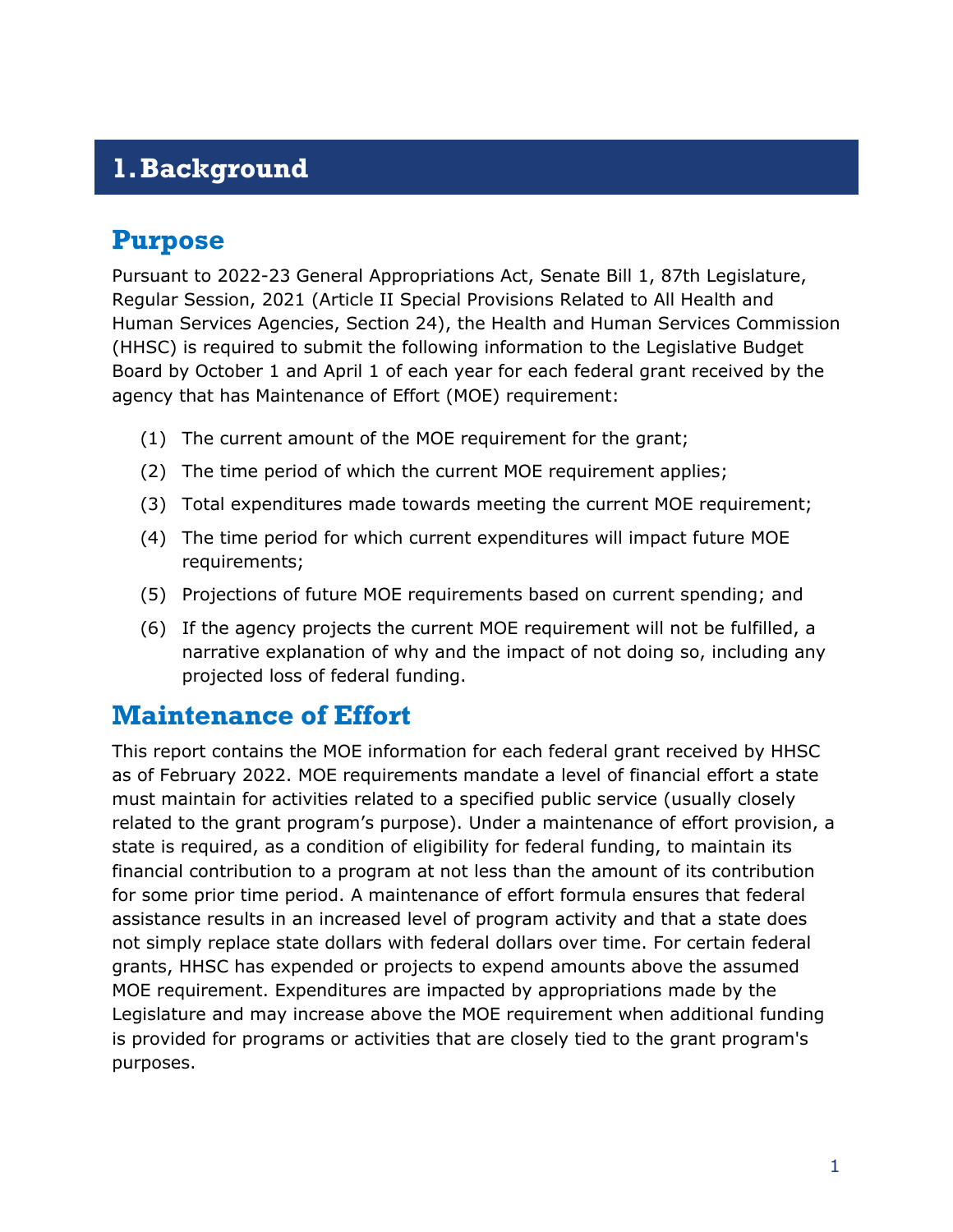## <span id="page-3-0"></span>**Current and Future MOE**

For this report, the most recent federal fiscal year with actual expenditures is deemed current MOE year, and federal fiscal years with actual and/or projected expenditures are deemed as future MOE years. The current MOE year for both the Community Mental Health Services Block Grant (MHBG) and the Substance Abuse Prevention and Treatment Block Grant (SABG) is federal fiscal year 2019 as opposed to federal fiscal year 2020 because federal fiscal year 2020 expenditures have not been finalized yet for both MHBG and SABG. Projected expenditures for future MOE years are not final and are subject to change.

### <span id="page-3-1"></span>**Changes from Previous Report**

Special Programs for the Aging, Title VII, Chapter 2, Long Term Care Ombudsman Services for Older Individuals (93.042) grant is omitted from MOE reporting going forward as HHSC has reviewed and confirmed with the federal awarding agency that the grant does not have a maintenance of effort requirement, but a minimum funding requirement. Minimum funding requirement is defined as the amount a state expends on its statewide Long-Term Care Ombudsman Program not less than an amount expended by the state agency with federal funds received under Titles III and VII for fiscal year  $2019^{12}$ .

<sup>1</sup> 42 US Code Section 3027 (a)(9)(A)

<sup>2</sup> <https://omb.report/omb/0985-0009>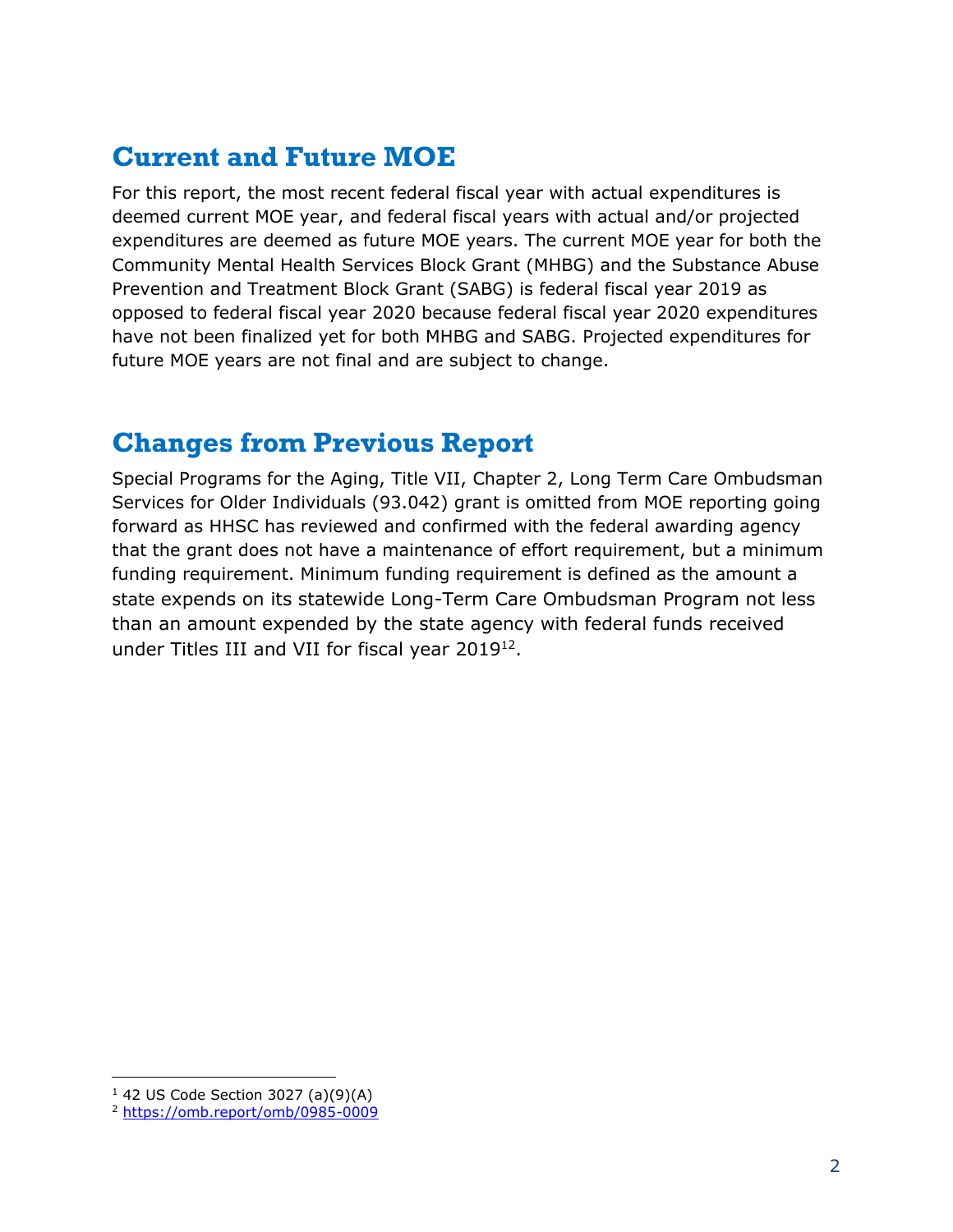# <span id="page-4-0"></span>**2.Summary Table**

HHSC receives the following federal grant programs with an MOE requirement:

| <b>Assistance</b><br><b>Listing</b>  | <b>Description</b>                                                                            | <b>Current</b><br><b>MOE</b><br>Year | <b>MOE</b><br><b>Requirement</b><br><b>Current</b><br><b>Amount</b> | <b>Total</b><br><b>Expenditures</b><br>towards<br><b>Current</b><br><b>Amount</b> | <b>Total</b><br><b>Expenditures</b><br>Over/(Under)<br><b>MOE</b><br>Requirement |
|--------------------------------------|-----------------------------------------------------------------------------------------------|--------------------------------------|---------------------------------------------------------------------|-----------------------------------------------------------------------------------|----------------------------------------------------------------------------------|
| 84.181                               | <b>Special Education</b><br><b>Grants for Infants</b><br>and Toddlers<br>$(IDEA-C)$           | 2020                                 | 49,011,639<br>\$                                                    | \$<br>62,648,363                                                                  | \$13,636,724                                                                     |
| 93.043<br>93.044<br>93.045<br>93.052 | <b>Aging Cluster</b><br>Grants <sup>3</sup>                                                   | 2020                                 | 4,394,592<br>$\frac{1}{2}$                                          | 5,006,495<br>$\frac{1}{2}$                                                        | \$<br>611,903                                                                    |
| 93.558                               | Temporary<br>Assistance for<br><b>Needy Families</b><br>(TANF)                                | 2020                                 | \$386,414,168                                                       | \$386,414,168                                                                     | \$<br>0                                                                          |
| 93.958                               | <b>Block Grants for</b><br>Community<br><b>Mental Health</b><br>(MHBG)                        | 2019                                 | \$466,383,910                                                       | \$497,016,690                                                                     | \$30,632,780                                                                     |
| 93.959                               | <b>Block Grants for</b><br>Prevention and<br>Treatment of<br><b>Substance Abuse</b><br>(SABG) | 2019                                 | 38,656,323<br>\$                                                    | \$<br>38,727,055                                                                  | \$<br>70,731                                                                     |

 $3$  93.043 – Disease Prevention and Health Promotions, 93.044 – Grants for Supportive Services, 93.045 – Nutrition Services, 93.052 – National Family Caregiver Program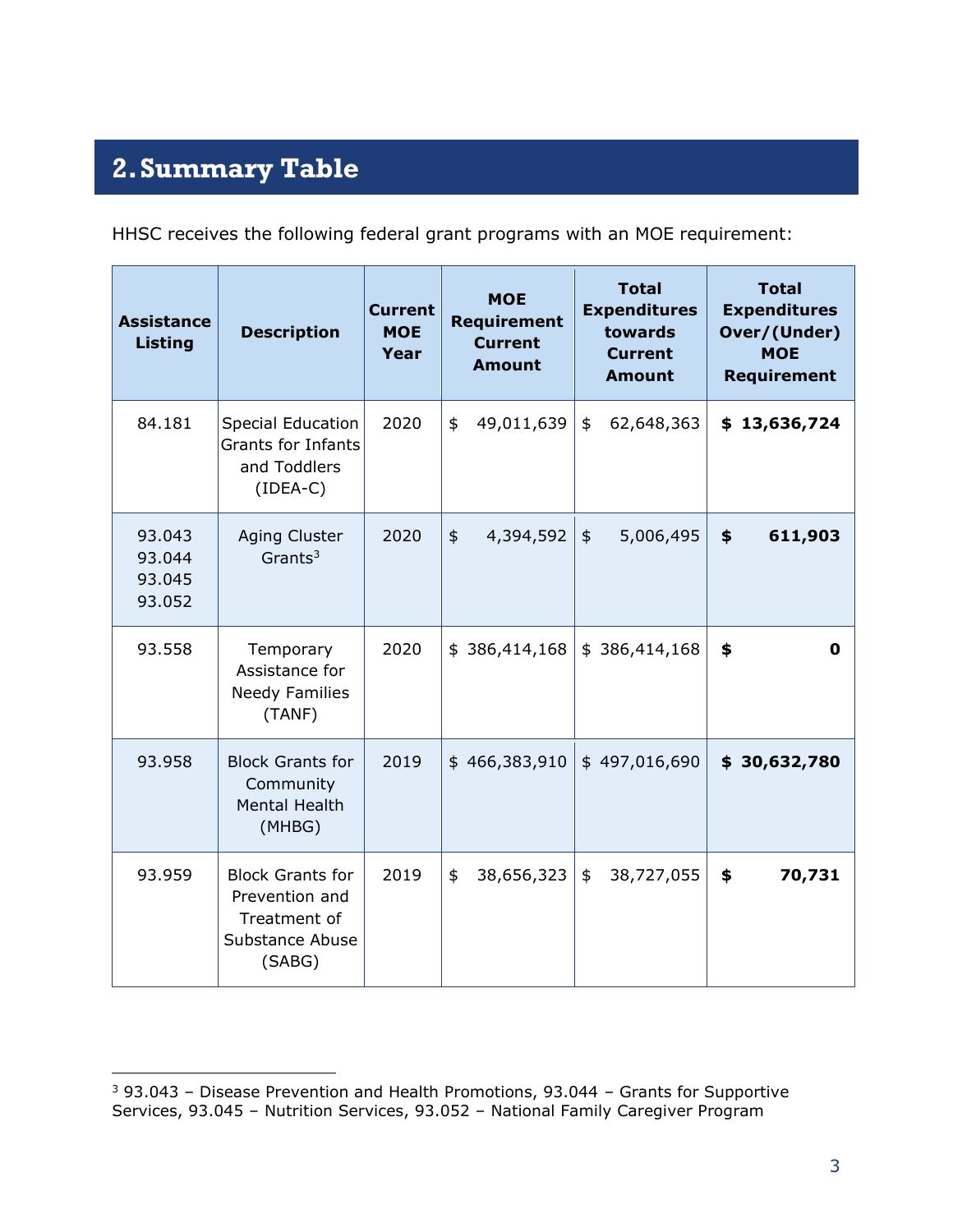## <span id="page-5-0"></span>**3.By Fund Source**

### <span id="page-5-1"></span>**84.181 Special Education Grants for Infants & Families with Disabilities**

#### **Current MOE**

The current federal fiscal year 2020 MOE amount for Special Education Grants for Infants & Families with Disabilities (Individuals with Disabilities Education Act (IDEA) Part C, Early Childhood Intervention (ECI)) is \$49,011,539. This requirement amount was calculated based on two years prior, not one year prior. Per 34 CFR § 303.225, the MOE must be at least equal to, "the total amount of State and local funds actually expended for ECI services...in the most recent preceding fiscal year". As with most providers, revenues and reimbursements are not settled for two years in ECI, therefore the first year we can look at actual expenditures (that will not change) is two years prior. State funding must be expended at or above the federal fiscal year 2020 MOE amount between July 1, 2019 and September 30, 2020.

HHSC expects to meet the federal fiscal year 2020 MOE requirements for IDEA Part C. As of February 2022, HHSC has \$62,648,363 in actual expenditures associated to the IDEA Part C MOE for fiscal year 2020. These expenditures will be used to calculate the federal fiscal year 2022 IDEA Part C MOE amount required between July 1, 2021 and September 30, 2022.

#### **Future MOE**

The future federal fiscal year 2021 MOE for IDEA Part C is estimated as \$46,813,165. This amount was based on HHSC's federal fiscal year 2019 MOE expended amount. State funding must be expended at or above the federal fiscal year 2021 MOE amount between July 1, 2020 and September 30, 2021.

HHSC expects to meet the federal fiscal year 2021 MOE requirements for IDEA Part C. HHSC has \$62,676,441 in projected expenditures associated to the IDEA Part C MOE for fiscal year 2021.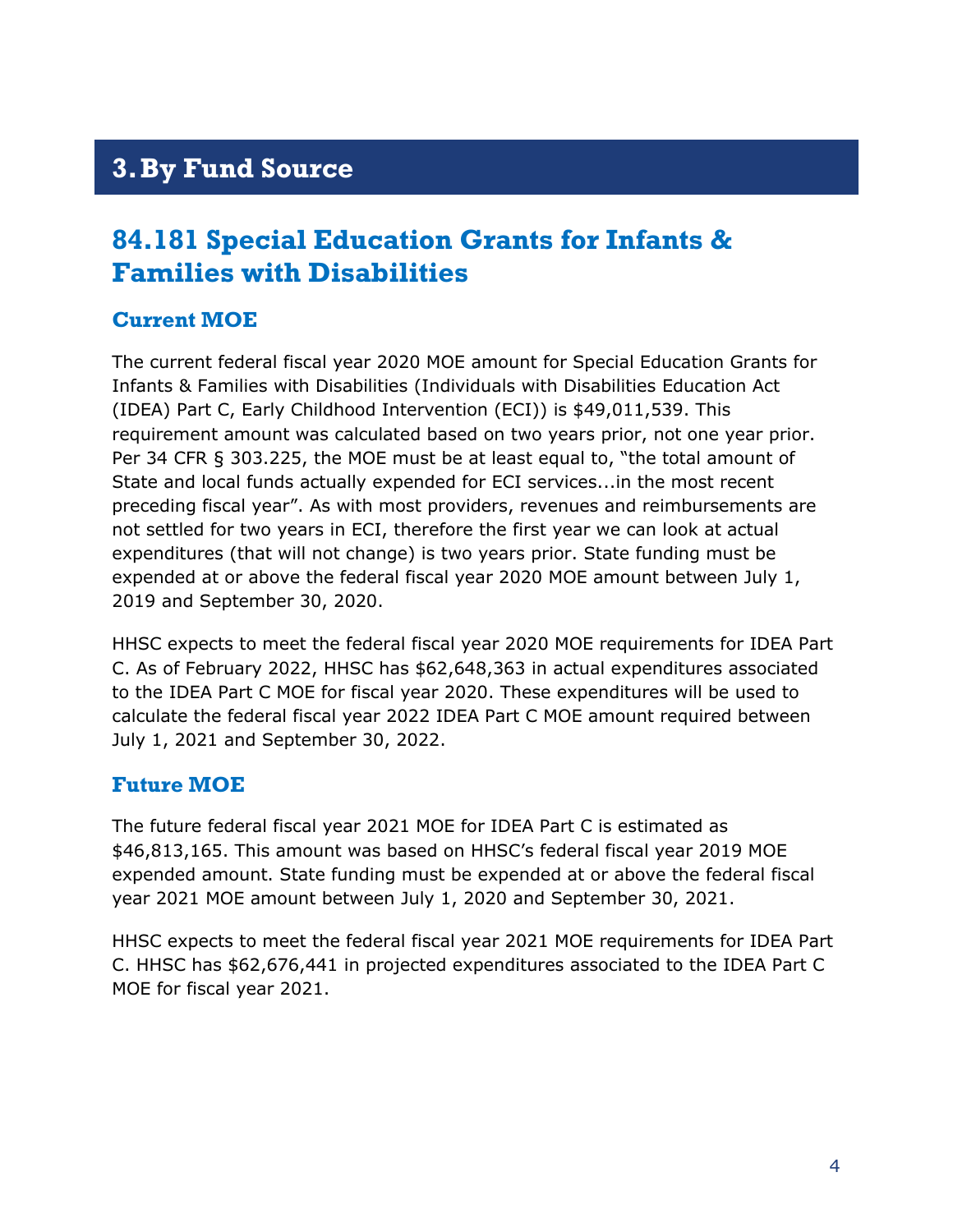$\mathcal{L}$ 

| <b>Strategy</b>                                      | <b>Method of</b><br><b>Finance</b><br>(MOF)                 | FY 2019          |            | FY 2020       |            | <b>FY 2021</b>  |            | <b>FY 2022</b> |            |
|------------------------------------------------------|-------------------------------------------------------------|------------------|------------|---------------|------------|-----------------|------------|----------------|------------|
| D.1.3. ECI Services                                  | GR for ECI<br>No. 8086                                      | $\pmb{\$}$       | 4,142,607  | \$            | 24,530,939 | \$              | 26,488,574 | $\frac{1}{2}$  | 26,295,786 |
|                                                      | <b>GR Certified as</b><br>Match for<br>Medicaid<br>No. 8032 | $\pmb{\ddagger}$ | 20,440,546 | $\frac{1}{2}$ | 16,091,554 | $\frac{4}{5}$   | 13,179,325 | $\frac{1}{2}$  | 14,466,759 |
|                                                      | <b>GR Match for</b><br>Medicaid<br>No. 0758                 | $\frac{1}{2}$    | 5,181,910  | \$            | 4,977,768  | \$              | 5,960,440  | $\frac{1}{2}$  | 6,952,233  |
|                                                      | Foundation<br><b>School Funds</b><br>(IAC)<br>No. 8015      | $\pmb{\ddagger}$ | 16,498,102 | $\frac{1}{2}$ | 16,498,102 | $\frac{1}{2}$   | 16,498,102 | $\frac{1}{2}$  | 16,498,102 |
| D.1.4. - ECI Respite &<br><b>Quality Assurance</b>   | GR Match for<br>Medicaid<br>No. 0758                        | \$               | 550,000    | \$            | 550,000    | $\frac{1}{2}$   | 550,000    | $\frac{4}{5}$  | 550,000    |
| <b>Total Expenditures</b>                            |                                                             | $\clubsuit$      | 46,813,164 | \$            | 62,648,363 | $\blacklozenge$ | 62,676,441 | \$             | 64,762,881 |
| <b>Federal Fiscal Year</b><br><b>MOE Requirement</b> |                                                             | $\frac{1}{2}$    | 44,770,400 | \$            | 49,011,639 | $\frac{1}{2}$   | 46,813,164 | \$             | 62,648,363 |
| OVER/(Under) MOE                                     |                                                             | $\oint$          | 2,042,764  | $\oint$       | 13,636,724 | $\oint$         | 15,863,277 | $\oint$        | 2,114,518  |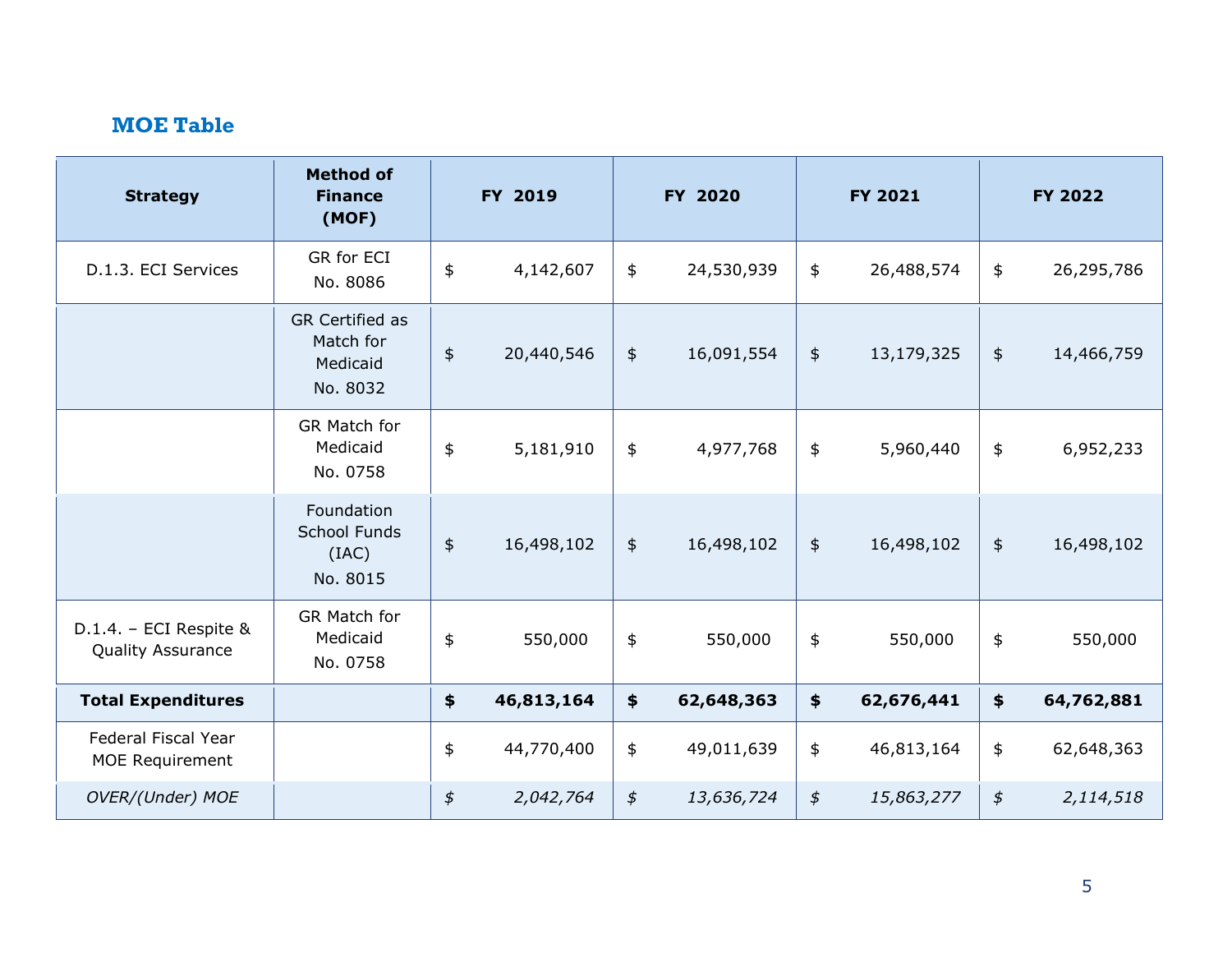## <span id="page-7-0"></span>**93.043, 93.044, 93.045, 93.052 Aging Cluster Grants<sup>4</sup>**

#### **Current MOE**

The current federal fiscal year 2020 MOE amount for the aging cluster grants is \$4,394,592. This requirement amount was calculated by averaging the amount HHSC expended for federal fiscal year 2017, 2018, and 2019. States must maintain average amount of state funds it spent under the plan for the three previous fiscal years<sup>5</sup>. State funding must be expended at or above the federal fiscal year 2020 MOE amount between October 1, 2019 and September 30, 2021.

HHSC expects to meet the federal fiscal year 2020 MOE requirements for the aging cluster grants. As of February 2022, HHSC has \$5,006,495 in actual expenditures associated to MOE for federal fiscal year 2020.

#### **Future MOE**

The future federal fiscal year 2021 MOE for the aging cluster grants is estimated as \$4,394,592. This amount is calculated by averaging the amounts HHSC expended for federal fiscal years 2018, 2019, and 2020. State funding must be expended at or above the federal fiscal year 2021 MOE amount between October 1, 2020 and September 30, 2022.

HHSC expects to meet the federal fiscal year 2021 MOE requirements for the aging cluster grants. HHSC has \$5,006,495 in projected expenditures associated to the aging cluster grants' MOE for federal fiscal year 2021.

<sup>4</sup> 93.043 – Disease Prevention and Health Promotions, 93.044 – Grants for Supportive Services, 93.045 – Nutrition Services, 93.052 – National Family Caregiver Program <sup>5</sup> 45 CFR Section 1321.49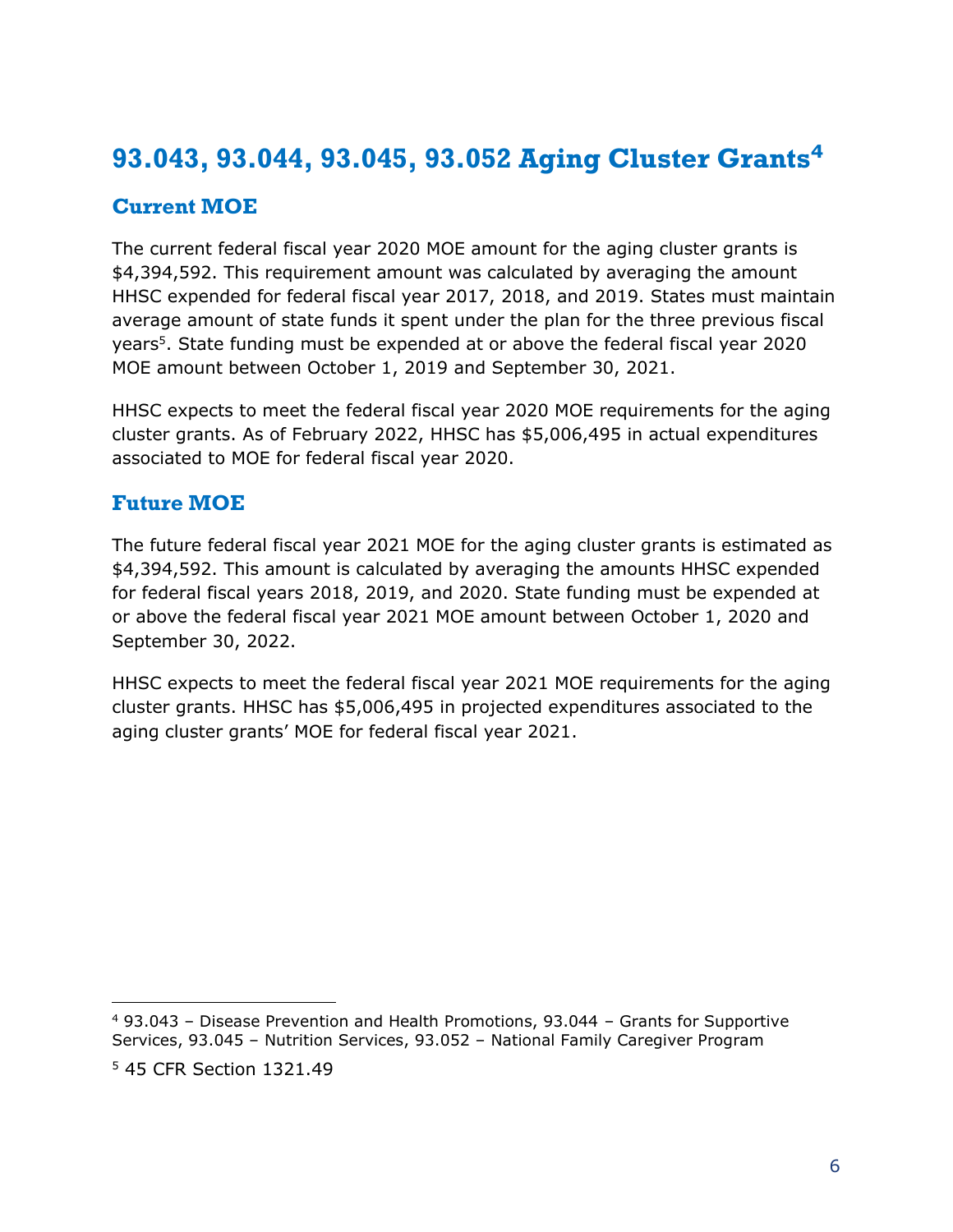Ñ.

| <b>Strategy</b>                                  | <b>MOF</b>                                                      | FY 2019                         |           |                                            | FY 2020   |                                 | FY 2021   | FY 2022                         |           |  |
|--------------------------------------------------|-----------------------------------------------------------------|---------------------------------|-----------|--------------------------------------------|-----------|---------------------------------|-----------|---------------------------------|-----------|--|
| F.1.2. Non-<br>Medicaid<br>Services              | GR Match<br>for<br>Federal<br><b>Funds</b><br>(OAA)<br>No. 8004 | $\pmb{\$}$                      | 880,791   | \$                                         | 880,791   | \$                              | 880,791   | \$                              | 880,791   |  |
| I.2.1. Long-Term<br>Care Intake &<br>Access      | General<br>Revenue                                              | $\pmb{\$}$                      | 3,548,211 | $\ddagger$                                 | 4,125,704 | $\pmb{\mathfrak{\mathfrak{p}}}$ | 4,125,704 | $\pmb{\ddagger}$                | 4,125,704 |  |
| <b>Total</b><br><b>Expenditures</b>              |                                                                 | \$                              | 4,429,002 | $\clubsuit$                                | 5,006,495 | \$                              | 5,006,495 | \$                              | 5,006,495 |  |
| <b>Federal Fiscal</b><br>Year MOE<br>Requirement |                                                                 | $\frac{4}{5}$                   | 4,429,002 | $\ddagger$                                 | 4,394,592 | $\pmb{\ddagger}$                | 4,394,592 | $\pmb{\ddagger}$                | 4,394,592 |  |
| OVER/(Under)<br><b>MOE</b>                       |                                                                 | $\pmb{\mathfrak{\mathfrak{P}}}$ | 0         | $\pmb{\mathfrak{\mathfrak{\mathfrak{p}}}}$ | 611,903   | $\pmb{\mathfrak{\mathfrak{P}}}$ | 611,903   | $\pmb{\mathfrak{\mathfrak{P}}}$ | 611,903   |  |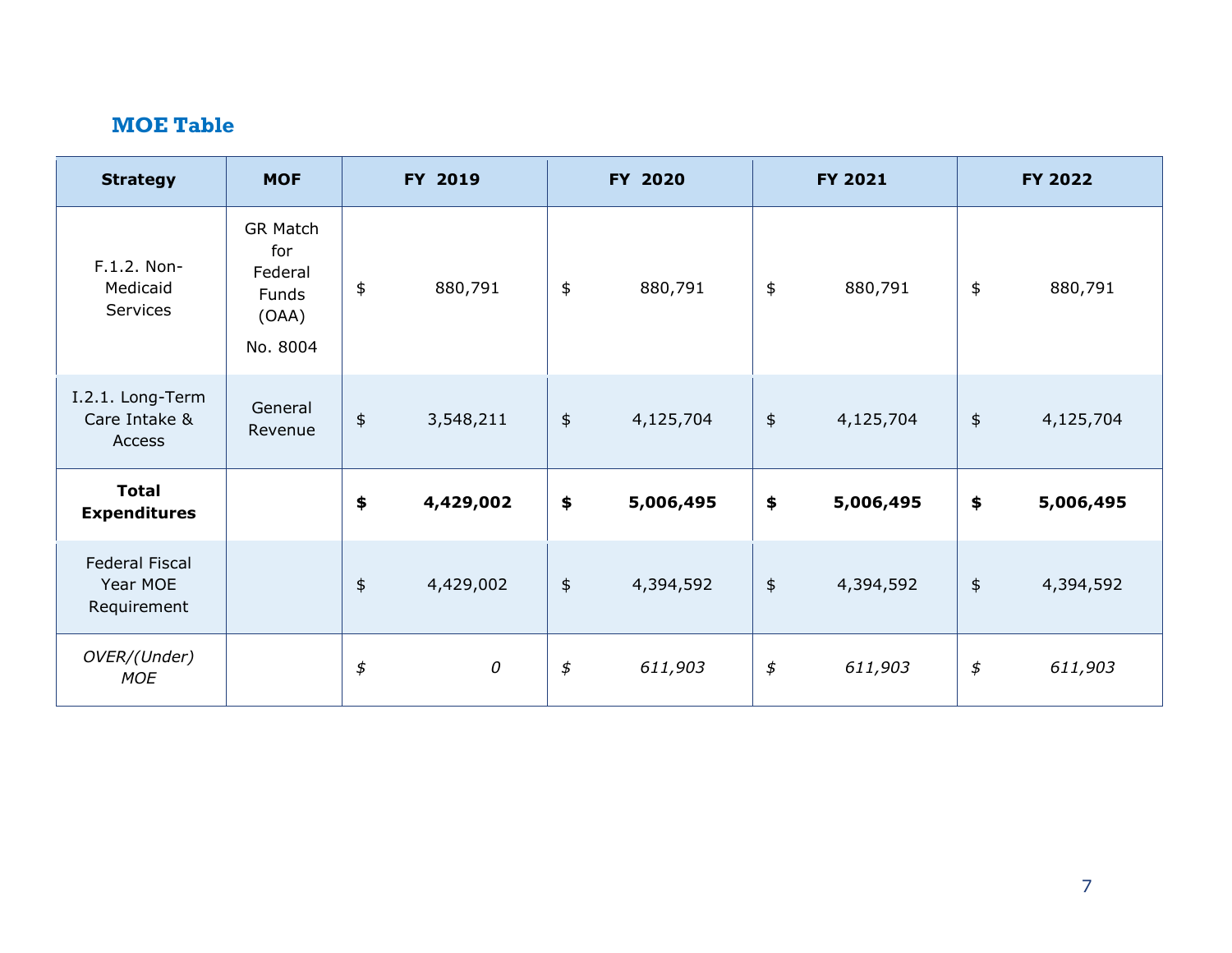## <span id="page-9-0"></span>**93.558 Temporary Assistance for Needy Families**

#### **Current MOE**

The current federal fiscal year 2020 MOE amount for Temporary Assistance for Needy Families (TANF) is \$386,414,168. This requirement amount was calculated based on historical expenditures. States must maintain effort no less than 75 percent of federal fiscal year 1994 contribution to Aid to Families with Dependent Children (AFDC)-related programs. AFDC was a previous federal assistance program which was replaced by TANF. States must maintain no less than 80 percent if a state fails to meet work participation requirements and 100 percent, excluding childcare expenditures, if a state receives contingency funds<sup>6</sup>. State funding must be expended at or above the federal fiscal year 2020 MOE amount between October 1, 2019 and September 30, 2020.

HHSC expects to meet the federal fiscal year 2020 MOE requirements for TANF. As of February 2022, HHSC has \$386,414,168 in actual expenditures associated to MOE for federal fiscal year 2020.

#### **Future MOE**

The future federal fiscal year 2021 MOE for TANF is estimated as \$369,748,553. This MOE amount calculation is again based on federal fiscal year 1994 figures. State funding must be expended at or above the federal fiscal year 2021 MOE amount between October 1, 2020 and September 30, 2021.

HHSC expects to meet the federal fiscal year 2021 MOE requirements for TANF. HHSC has \$369,748,553 in projected expenditures associated to TANF MOE for fiscal year 2021.

 $6$  42 US Code Section 609 (a)(7)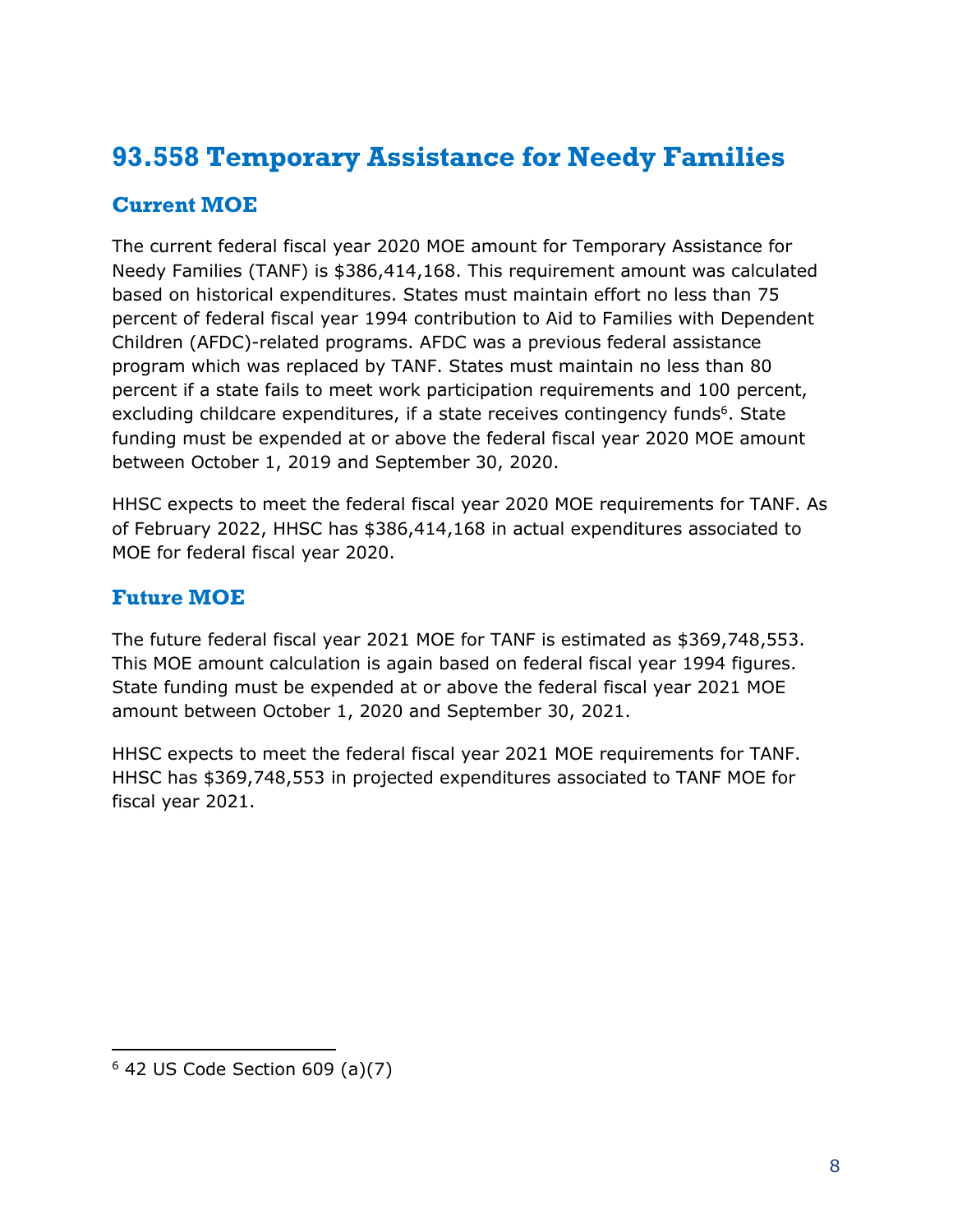| Strategy /<br><b>Agency</b>                      | <b>MOF</b> |                         | FY 2019     |                                 | FY 2020          |                                               | <b>FY 2021</b> | FY 2022       |             |  |
|--------------------------------------------------|------------|-------------------------|-------------|---------------------------------|------------------|-----------------------------------------------|----------------|---------------|-------------|--|
| <b>E.1.1. TANF</b><br>Grants                     | <b>GR</b>  | \$                      | 35,653,527  | \$                              | 38,405,624       | \$                                            | 35,040,153     | $\frac{1}{2}$ | 35,040,153  |  |
| <b>Texas Education</b><br>Agency                 | <b>GR</b>  | $\boldsymbol{\ddagger}$ | 349,681,944 | $\frac{1}{2}$                   | 339,179,192      | $\frac{1}{2}$                                 | 325,879,048    | $\frac{1}{2}$ | 325,879,048 |  |
| <b>Texas Workforce</b><br>Commission             | <b>GR</b>  | \$                      | 8,829,352   | \$                              | 8,829,352        | \$                                            | 8,829,352      | $\pmb{\$}$    | 8,829,352   |  |
| <b>Total</b><br><b>Expenditures</b>              |            | \$                      | 394,164,823 | $\frac{1}{2}$                   | 386,414,168      | $\frac{1}{2}$                                 | 369,748,553    | $\frac{1}{2}$ | 369,748,553 |  |
| <b>Federal Fiscal</b><br>Year MOE<br>Requirement |            | \$                      | 353,643,427 | \$                              | 386,414,168      | \$                                            | 369,748,553    | $\frac{1}{2}$ | 369,748,553 |  |
| OVER/(Under)<br><b>MOE</b>                       |            | $\pmb{\phi}$            | 40,521,396  | $\pmb{\mathfrak{\mathfrak{P}}}$ | $\boldsymbol{0}$ | $\rlap{\hspace{1.5pt}}\mathord{\mathfrak{F}}$ | $\mathcal{O}$  | $\oint$       | ${\cal O}$  |  |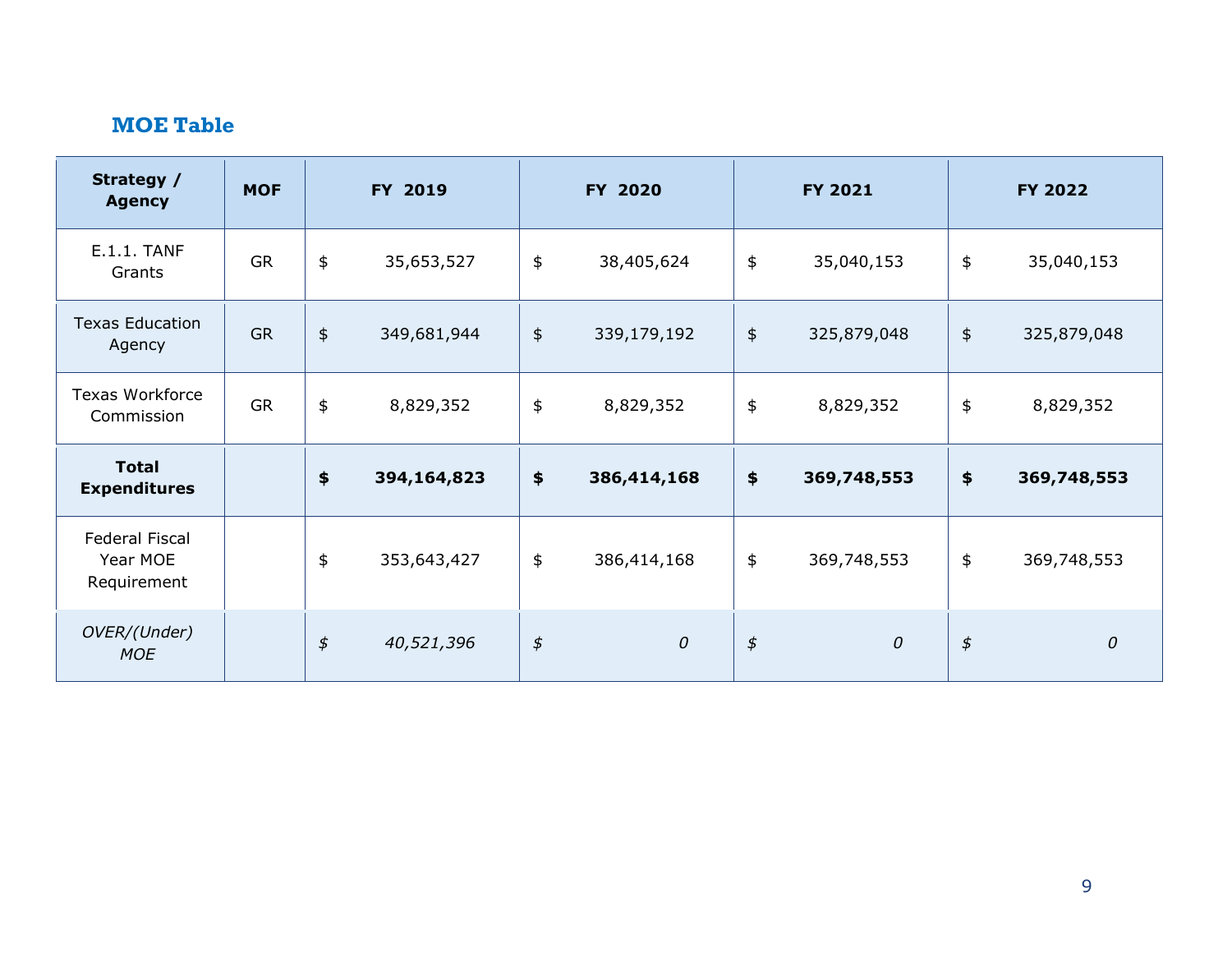### <span id="page-11-0"></span>**93.958 Block Grants for Community Mental Health**

#### **Current MOE**

The current federal fiscal year 2019 MOE amount for Block Grants for Community Mental Health (MHBG) is \$466,383,910. This requirement amount was calculated by averaging the MOE amounts for federal fiscal years 2017 and 2018. States must maintain spending at the average of the state funded amount provided annually during the previous two years<sup>7</sup>. State funding must be expended at or above the federal fiscal year 2019 MOE amount between October 1, 2018 and September 30, 2020.

HHSC expects to meet the federal fiscal year 2019 MOE requirements for MHBG. As of February 2022, HHSC has \$497,016,690 in actual expenditures associated to MOE for federal fiscal year 2019.

#### **Future MOE**

The future federal fiscal year 2020 MOE for MHBG is estimated as \$493,871,187. This MOE amount was calculated by averaging the MOE amounts for federal fiscal years 2018 and 2019. State funding must be expended at or above the federal fiscal year 2020 MOE amount between October 1, 2019 and September 30, 2022.

HHSC expects to meet the federal fiscal year 2020 MOE requirements for MHBG. HHSC has \$522,561,973 in actual expenditures associated to MHBG MOE for federal fiscal year 2020.

 $7$  42 US Code Section 300x-4 (b)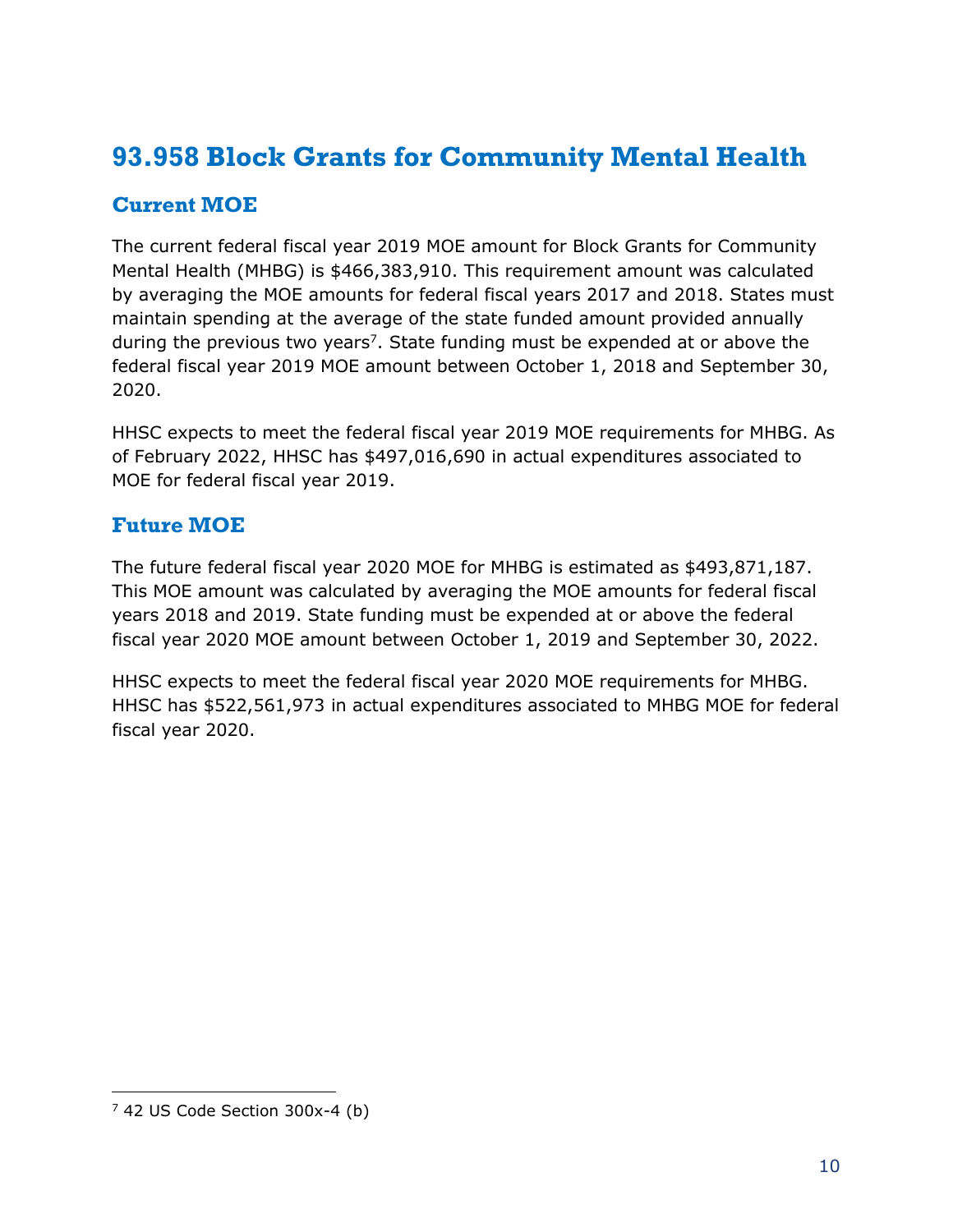| <b>Strategy</b>                                                | <b>MOF</b>                        | FY 2019       |             |                  | FY 2020     |               | FY 2021          | <b>FY 2022</b>   |             |  |
|----------------------------------------------------------------|-----------------------------------|---------------|-------------|------------------|-------------|---------------|------------------|------------------|-------------|--|
| D.2.1.<br>Community<br>Mental Health<br>Services- Adults       | <b>GR</b>                         | \$            | 115,719,682 | \$               | 141,150,628 | $\frac{1}{2}$ | 139,291,533      | \$               | 322,574,181 |  |
|                                                                | GR for<br><b>MHBG</b><br>No. 8001 | \$            | 169,259,549 | \$               | 171,719,065 | $\frac{1}{2}$ | 178,914,070      | $\ddagger$       | $\mathbf 0$ |  |
| D.2.2.<br>Community<br>Mental Health<br>Services- Children     | <b>GR</b>                         | \$            | 13,938,353  | \$               | 18,861,108  | \$            | 18,775,023       | \$               | 67,890,860  |  |
|                                                                | GR for<br><b>MHBG</b><br>No. 8001 | $\frac{1}{2}$ | 40,274,221  | $\frac{1}{2}$    | 40,275,068  | $\frac{1}{2}$ | 40,174,520       | $\pmb{\ddagger}$ | $\mathbf 0$ |  |
| D.2.3.<br>Community<br>Mental Health<br><b>Crisis Services</b> | <b>GR</b>                         | \$            | 82,497,176  | \$               | 71,393,986  | \$            | 80,892,807       | \$               | 112,169,237 |  |
|                                                                | GR for<br><b>MHBG</b><br>No. 8001 | \$            | 76,173,669  | \$               | 78,700,601  | $\frac{1}{2}$ | 78,563,147       | $\pmb{\ddagger}$ | $\mathbf 0$ |  |
| D.2.5. Behavioral<br>Health Waiver &<br>Amendment              | <b>GR</b>                         | \$            | 4,384,671   | \$               | 5,772,038   | \$            | 5,798,026        | \$               | 7,563,626   |  |
| D.2.6.<br>Community<br>Mental Health<br><b>Grant Programs</b>  | <b>GR</b>                         | \$            | $\mathbf 0$ | $\pmb{\ddagger}$ | $\pmb{0}$   | $\pmb{\$}$    | $\boldsymbol{0}$ | $\frac{1}{2}$    | 72,500,000  |  |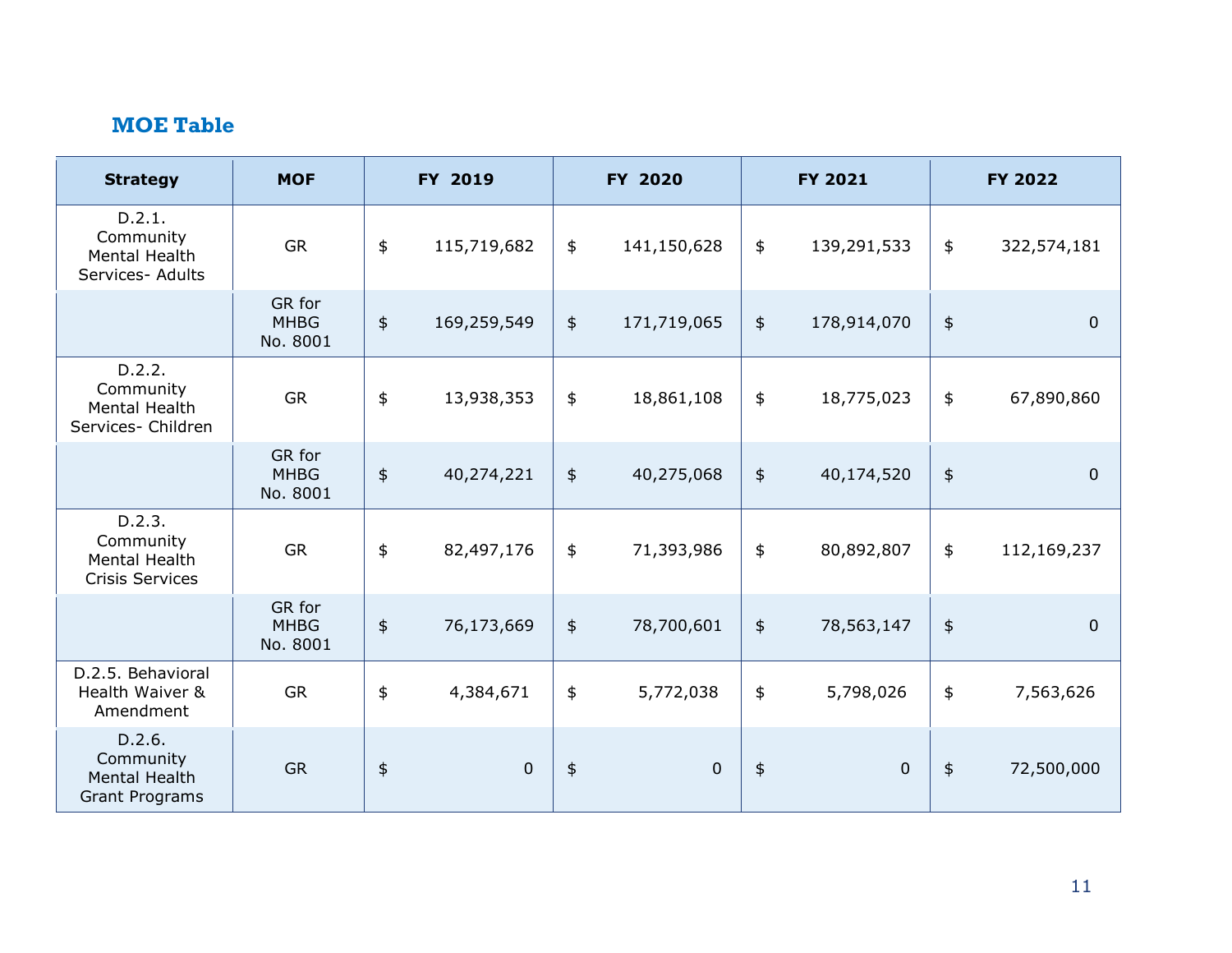| <b>Strategy</b>                           | <b>MOF</b> |    | FY 2019     |    | FY 2020     |    | <b>FY 2021</b> | <b>FY 2022</b> |             |  |
|-------------------------------------------|------------|----|-------------|----|-------------|----|----------------|----------------|-------------|--|
| <b>Total</b><br><b>Expenditures</b>       |            | ≖  | 497,016,690 | \$ | 522,561,973 | \$ | 537,090,257    | \$             | 577,379,034 |  |
| Federal Fiscal<br>Year MOE<br>Requirement |            | \$ | 466,383,910 | \$ | 493,871,187 | \$ | 509,789,331    | \$             | 529,826,115 |  |
| OVER/(Under)<br>MOE                       |            | \$ | 30,632,780  | \$ | 28,690,786  | \$ | 27,300,926     | \$             | 47,552,919  |  |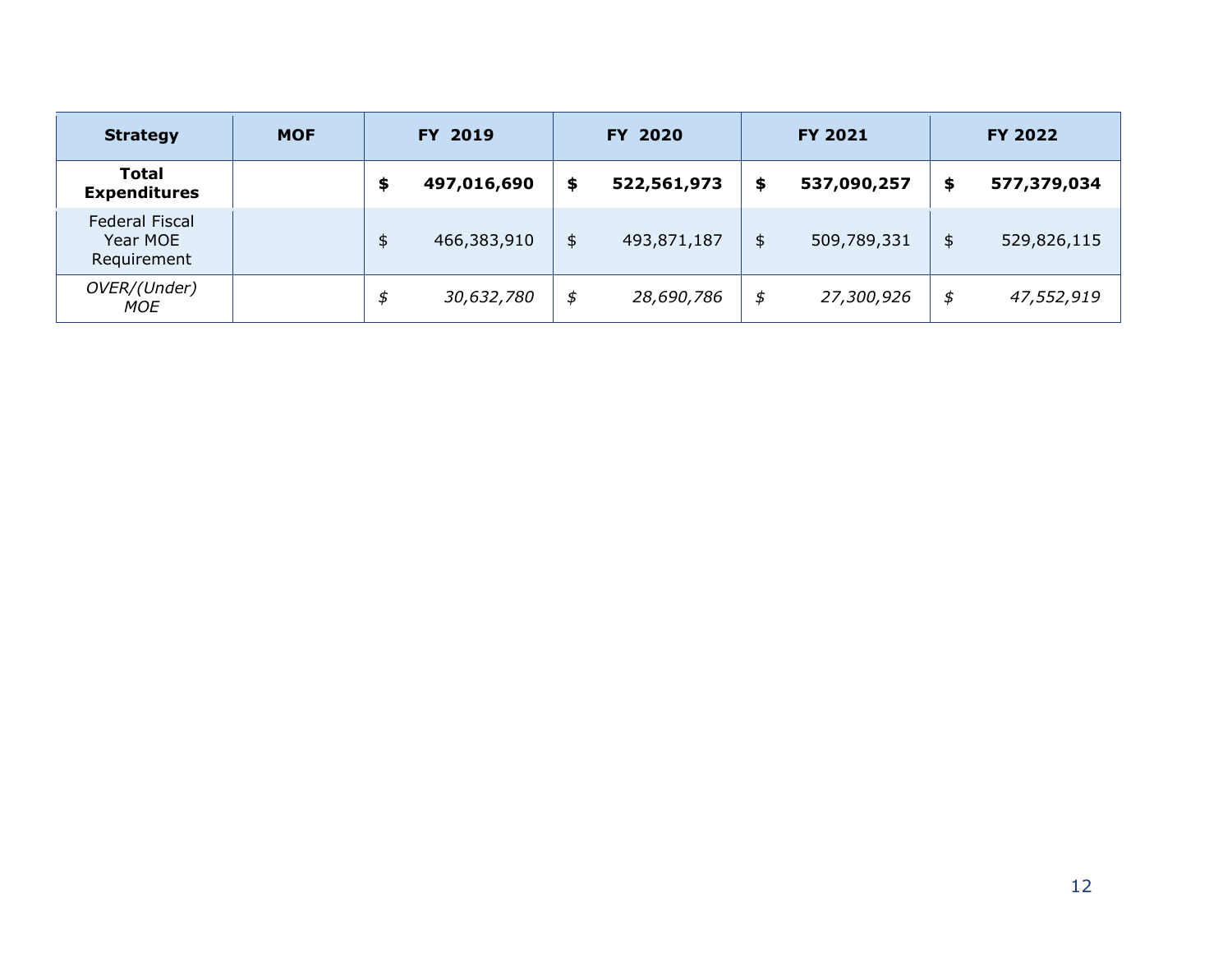### <span id="page-14-0"></span>**93.959 Block Grants for Prevention and Treatment of Substance Abuse**

#### **Current MOE**

The current federal fiscal year 2019 MOE amount for Block Grants for Prevention and Treatment of Substance Abuse (SABG) is \$38,656,323. This requirement amount was calculated by averaging HHSC's MOE expended amounts for federal fiscal years 2017 and 2018. States must maintain spending at the average of the state funded amount provided annually during the previous two years<sup>8</sup>. State funding must be expended at or above the federal fiscal year 2019 MOE amount between October 1, 2018 and September 30, 2020.

HHSC expects to meet the federal fiscal year 2019 MOE requirements for SABG. As of February 2022, HHSC has \$38,727,055 in actual expenditures associated to MOE for federal fiscal year 2019.

#### **Future MOE**

The future federal fiscal year 2020 MOE for SABG is estimated as \$40,004,977. This MOE requirement amount is calculated by averaging HHSC's expended MOE amounts for federal fiscal years 2018 and 2019. State funding must be expended at or above the federal fiscal year 2020 MOE amount between October 1, 2019 and September 30, 2021.

Due to the impact of COVID-19 on substance use provider spending, HHSC was not able to meet the MOE expenditure requirement for the federal fiscal year 2020 award. The reduction in SABG-MOE expenditures was not due to a decrease in demand, but a result of the COVID-19 pandemic and its impact on functional provider capacity. The COVID-19 pandemic necessitated substance use disorder providers taking public health actions to continue serving Texans, leading to a reduction in expenditures for residential services and inpatient services as clients were temporarily shifted to outpatient and telehealth services, which are generally less expensive than residential and inpatient services. HHSC applied for and received an MOE waiver from the Substance Abuse and Mental Health Services Administration (SAMHSA). As the MOE waiver was accepted, future federal funding will not be impacted. As of February 2022, HHSC has \$12,489,564 in actual and projected expenditures associated to MOE for federal fiscal year 2020, and

 $8$  42 US Code Section 300x-30(a)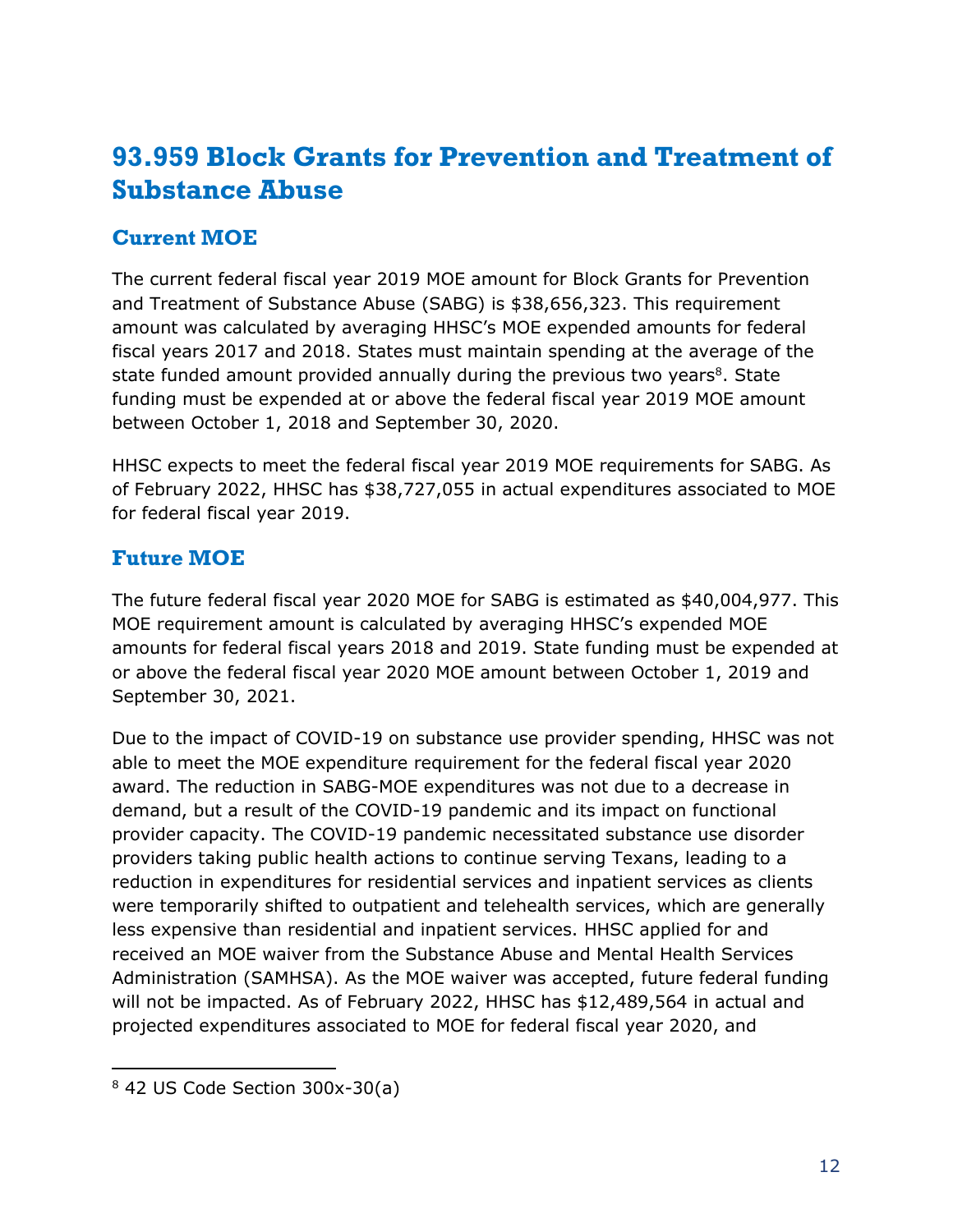\$11,247,456 in projected expenditures associated to MOE for federal fiscal year 2021. HHSC has also applied for an MOE waiver for federal fiscal year 2021 due to the ongoing impact of COVID-19 on substance use provider spending.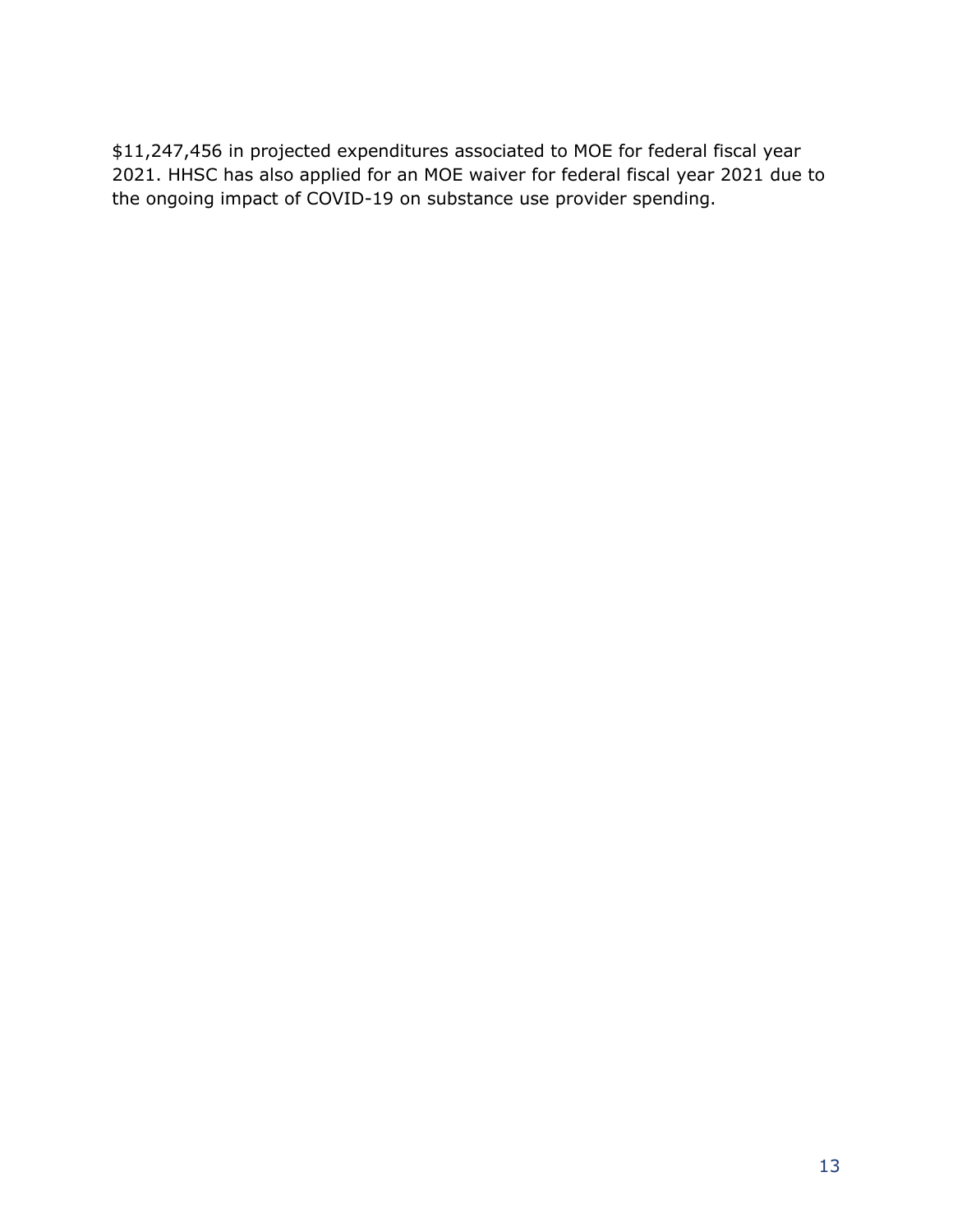| <b>Strategy / Agency</b>                  | <b>MOF</b>              |                  | FY 2019     |               | FY 2020        |         | <b>FY 2021</b> | FY 2022       |             |  |
|-------------------------------------------|-------------------------|------------------|-------------|---------------|----------------|---------|----------------|---------------|-------------|--|
| 4.2.4. Substance<br><b>Abuse Services</b> | <b>GR</b>               | $\pmb{\ddagger}$ | $\mathbf 0$ | \$            | $\mathbf 0$    | \$      | $\mathbf 0$    | \$            | 49,230,029  |  |
|                                           | GR for SABG<br>No. 8002 | $\frac{4}{5}$    | 38,727,055  | $\frac{1}{2}$ | 12,489,564     | \$      | 11,247,456     | $\frac{1}{2}$ | $\mathbf 0$ |  |
| <b>Total Expenditures</b>                 |                         | \$               | 38,727,055  | \$            | 12,489,564     | \$      | 11,247,456     | \$            | 49,230,029  |  |
| Federal Fiscal Year<br>MOE Requirement    |                         | $\frac{4}{5}$    | 38,656,323  | $\frac{1}{2}$ | 40,004,977     | \$      | 26,108,309     | $\frac{1}{2}$ | 12,368,510  |  |
| OVER/(Under) MOE                          |                         | \$               | 70,731      | \$            | (26, 515, 413) | $\oint$ | (14,860,854)   | \$            | 36,861,519  |  |

 $\mathcal{L}$